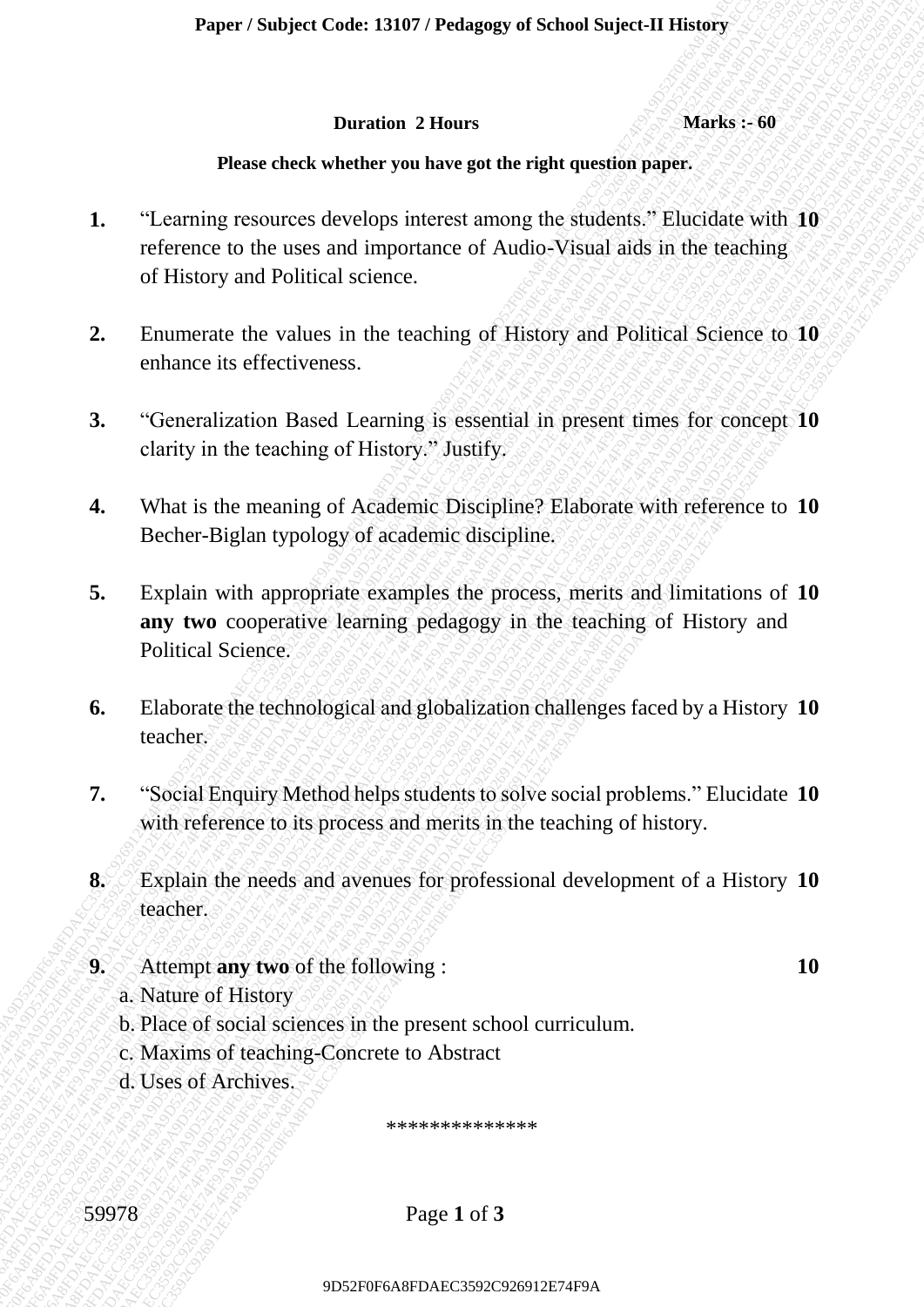# **वेळ : २ तास एकूण गुण :- ६०**

# **Please check whether you have got the right question paper.**

- **१.** "अध्ययन संसाधनेविद्यार्ाांमध्येअविरुची विकवसत करतात" प्रस्ततु विधान इवतहास आवि **१०** राज्यशास्त्र अध्यापनात दुकश्राव्य साधनांचा उपयोग आणि महत्त्वाच्या संदर्भात विशद करा.
- **२.** इवतहास आवि राज्यशास्त्राची पररिामकारकता िाढवििारी मल्ूयेविशद करा. **१०**
- **३.** "सद्यस्थितीत इतिहास अध्यापनातील येणाऱ्या संकल्पनांच्या स्पष्टतेसाठी सामान्यीकरणाधिष्ठीत १० अध्ययन आिश्यक आहे" समर्ान करा.
- ४. शैक्षणिक विद्याशाखांचा अर्थ काय? बेचर-बिगलन यांनी दिलेल्या विद्याशाखांचे वर्गीकरण विशद **१०** करा.
- $\begin{array}{lllllllllll} \mathbf{P} & \mathbf{R} & \mathbf{R} & \mathbf{R} & \mathbf{R} & \mathbf{R} & \mathbf{R} & \mathbf{R} & \mathbf{R} & \mathbf{R} & \mathbf{R} & \mathbf{R} & \mathbf{R} & \mathbf{R} & \mathbf{R} & \mathbf{R} & \mathbf{R} & \mathbf{R} & \mathbf{R} & \mathbf{R} & \mathbf{R} & \mathbf{R} & \mathbf{R} & \mathbf{R} & \mathbf{R} & \mathbf{R} & \mathbf{R} & \mathbf{R} & \mathbf{R} & \mathbf{R$ **Example 26** For example 26 For example 26 For example and the registre and the registre and the registre and the registre and the registre and the registre and the registre and the registre and the registre and the reg 9 $\frac{1}{4}\pi \times 27747$ <br>
Please check whether you have put the right question paper.<br>
9. Superint stearches representative in start of paper steeps from spins and the companion of the right of the right of the right of the r Paper / Subject Code: 12197 / Pedagogy of School apper.<br>
99  $\frac{1}{2}$ <br>  $\frac{1}{2}$ <br>  $\frac{1}{2}$ <br>  $\frac{1}{2}$ <br>  $\frac{1}{2}$ <br>  $\frac{1}{2}$ <br>  $\frac{1}{2}$ <br>  $\frac{1}{2}$ <br>  $\frac{1}{2}$ <br>  $\frac{1}{2}$ <br>  $\frac{1}{2}$ <br>  $\frac{1}{2}$ <br>  $\frac{1}{2}$ <br>  $\frac{1}{2}$ <br>  $\frac{1}{2$ Player / Subject Code: 13197 / Pedagong of School Sajectif History<br>
928 - 19<br>
19<br>
19<br>
19<br>
19<br>
19<br>
19<br>
19<br>
19 - 19 Andre Hotel School Service interest and the result of the result of the service interest<br>
19<br>
19 - 19 Andr Puper / Subject Code: 13.097 (Pubupage of School Suject). There is a result of the content of the state of the relation puper.<br>
These check whether some parts are got the relation puper.<br>
2. There is discussed under a sel Player / Subject Code: 13107 / Prolancy of School Suject Elistings<br>  $\overline{u}u\overline{v}$ <br>  $\overline{v}u\overline{v}$ <br>  $\overline{v}u\overline{v}$ <br>  $\overline{v}u\overline{v}$ <br>  $\overline{v}u\overline{v}$ <br>  $\overline{v}u\overline{v}$ <br>  $\overline{v}u\overline{v}$ <br>  $\overline{v}u\overline{v}$ <br>  $\overline{v}u\overline{v}$ <br> 9D52F0F6A8FDAEC3592C926912E74F9A9D52F0F6A8FDAEC3592C926912E74F9A9D52F0F6A8FDAEC3592C926912E74F9A9D52F0F6A8FDAEC3592C926912E74F9A9D52F0F6A8FDAEC3592C926912E74F9A9D52F0F6A8FDAEC3592C926912E74F9A 9D52F0F6A8FDAEC3592C926912E74F9A9D52F0F6A8FDAEC3592C926912E74F9A9D52F0F6A8FDAEC3592C926912E74F9A9D52F0F6A8FDAEC3592C926912E74F9A9D52F0F6A8FDAEC3592C926912E74F9A9D52F0F6A8FDAEC3592C926912E74F9A 9D52F0F6A8FDAEC3592C926912E74F9A9D52F0F6A8FDAEC3592C926912E74F9A9D52F0F6A8FDAEC3592C926912E74F9A9D52F0F6A8FDAEC3592C926912E74F9A9D52F0F6A8FDAEC3592C926912E74F9A9D52F0F6A8FDAEC3592C926912E74F9A 9D52F0F6A8FDAEC3592C926912E74F9A9D52F0F6A8FDAEC3592C926912E74F9A9D52F0F6A8FDAEC3592C926912E74F9A9D52F0F6A8FDAEC3592C926912E74F9A9D52F0F6A8FDAEC3592C926912E74F9A9D52F0F6A8FDAEC3592C926912E74F9A Paper / Sobject Code: 13487 / Profagogy of School Suject IT BHowser<br>  $\frac{1}{3}$  πρ. τ παι $\frac{1}{3}$ <br>
Place clock whether you have get the right question paper.<br>
These clock whether you have get the right question paper.<br>
4 9D52F0F6A8FDAEC3592C926912E74F9A9D52F0F6A8FDAEC3592C926912E74F9A9D52F0F6A8FDAEC3592C926912E74F9A9D52F0F6A8FDAEC3592C926912E74F9A9D52F0F6A8FDAEC3592C926912E74F9A9D52F0F6A8FDAEC3592C926912E74F9A Paper / Subject Code: 13107 / Polagoeg of School Suject 41 Holory<br>  $\frac{1}{2}$  and  $\frac{1}{2}$ <br>
Please check whether you have get the right question paper.<br>
2. and the first of the state of the state of the first of the state Paper / Subject Code: 13407 / Pedagog of School Suject-41 History<br>  $\hat{\sigma}z$ :  $\hat{\tau}$  error<br>
Please check whether you have got the right great spin paper.<br>
9.<br>
9. "Suppose strategies of motions and the right great spin pap Paper / Subject Code: 13107 / Pelagogy of School Aspects II Having Track (1392)<br>  $\frac{1}{2}$  Theoretical which the state of the state of the state of the state of the state of the state of the state of the state of the stat Paper / Subject Code: 13107 / Pedagog of School Suject III Indeep<br>  $\frac{\partial \phi}{\partial t}$  2 Paper at the control state of state of the right state of the right state of the control state of the restriction of the right of the rig Puper / Subject Code: I3197 / Probages of School Suject of Thissey<br>  $\frac{1}{2}\pi x$ :  $\frac{1}{2}\pi y$ <br>
Please check whether you have got the right question (super.<br>
7. contrast starts in Condrata Formatical active and super-<br>
7. g Paper / Subject Code: ISB07 / Probagog of School Suject-II History<br>  $\frac{\partial}{\partial t}g_{\alpha}$ :  $\frac{\partial}{\partial t}g_{\alpha}g_{\alpha}$ <br>  $\frac{\partial}{\partial t}g_{\alpha}g_{\alpha}$  recarce check, whether you have get the right question paper.<br>  $\frac{\partial}{\partial t}g_{\alpha}g_{\alpha}g_{\alpha}$  Paper / Subject Code: 13107 / Pedagogy of School Suice-IT History<br>  $\frac{1}{40}$  are check whether you have got the right question paper.<br>
1. "are check whether you have got the right question paper.<br>
1. "are check whether **५.** इवतहास आवि राज्यशास्त्र अध्यापनातील **कोणत्याही दोन** सह-अध्ययन अध्यापन पद्धतीची **१०** प्रक्रिया, फायदे आणि मर्यादा योग्य उदाहरणासहीत स्पष्ट करा.
	- **६.** तंत्रज्ञान आवि जागवतकीकरिामळुेइवतहास वशक्षकासमोर येिारी आव्हानेविशद करा. **१०**
	- **७.** "सामावजक पच्ृ छा पद्धती विद्यार्थयाांना सामावजक समस्या सोडविण्यासाठी मदत करते'' इवतहास **१०** अध्यापनातील सामाजिक पुच्छा पद्धतीची प्रक्रिया आणि फायदे यांच्या संदर्भात विशद करा.
	- **८.** इवतहास वशक्षकाच्या व्यािसावयक िद्धृ ीची आिश्यकता आवि मागास्पष्ट करा. **१०**
	- **९.** खालीपैकी **कोणत्याही दोहोंवर** र्ोडक्यात वलहा. **१०**
		- अ. इतिहासाचे स्वरुप
		- ब. सद्य शालेय पाठ्यक्रमात सामाजिक शास्त्राचे स्थान
		- क. इतिहास अध्यापनाचे सूत्र: मूर्ताकडून अमूर्ताकडे
		- .<br>ड. इतिहास अध्यापनात अभिलेखागाराचे महत्त्व

\*\*\*\*\*\*\*\*\*\*\*\*\*\*

59978 Page **2** of **3**